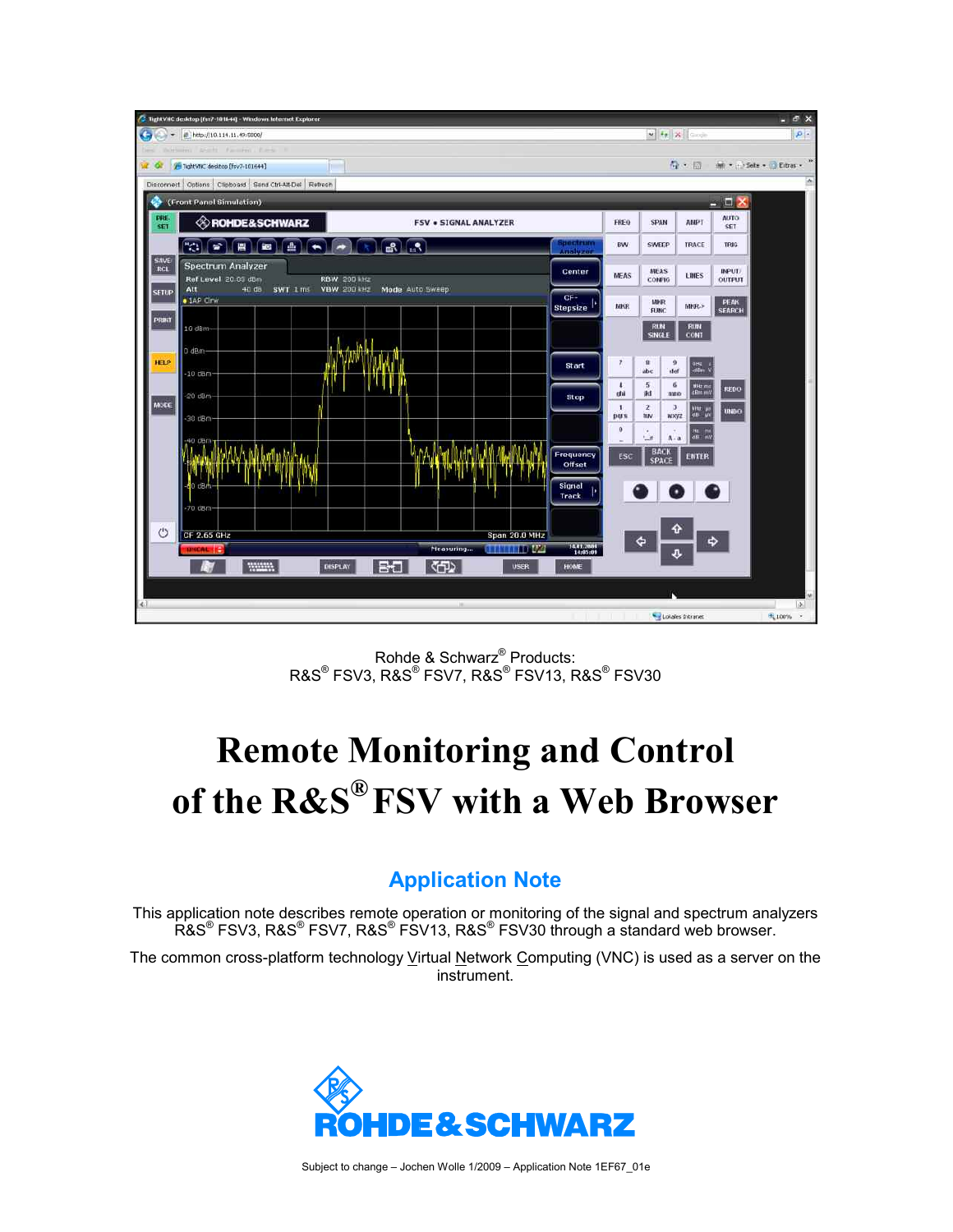## **Contents**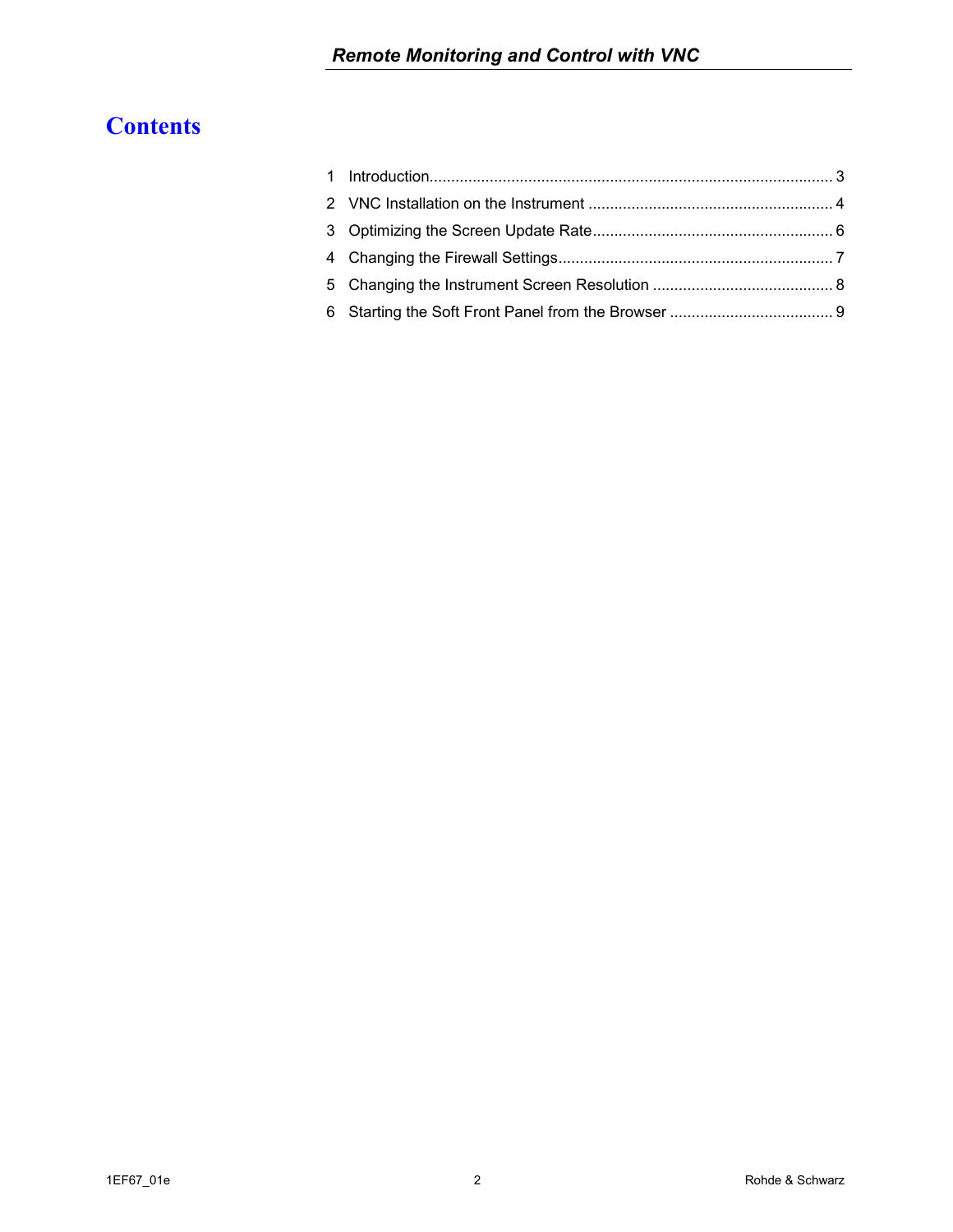## <span id="page-2-0"></span>**1 Introduction**

The LAN network interface of instruments opens a whole new field of applications in the area of remote monitoring and control. In contrast to the common IEEE-488 bus (GPIB), were the cable length was rather limited, the network interface virtually makes distance between instrument and operator boundless. Windows XP based R&S instruments already provide a solution for remote access by means of Remote Desktop. This solution however, is limited to one user and the measurement graphics is shown either on the instrument or on the remote display but not on both simultaneously.

This application note describes an approach with VNC (Virtual Network Computing) that allows multiple clients to access the same instrument at the same time. The measurement graphics is still available on the instrument screen. Possible access conflicts during simultaneous control from multiple clients remains however the responsibility of the user(s).

The R&S<sup>®</sup> FSV signal and spectrum analyzers can be controlled remotely via the web browser interface. This browser interface displays the so-called soft front panel which consists of the front panel keys and the measurement screen.

All keys (including soft keys) can be operated by a mouse click in the browser window.



To use these capabilities the VNC Server software has to be installed on the R&S<sup>®</sup> FSV spectrum analyzer.

On the client PC there's no need to install any software or driver - just use an Internet browser like Internet Explorer 7 (IE7) with Java script enabled.

Only the IP address of the analyzer is required to access the instrument. The IP address can be found by pressing the SETUP key on the analyzer front panel and then selecting the soft key menu:

'General Setup'  $\Rightarrow$  'Network Address'  $\Rightarrow$  'IP Address'.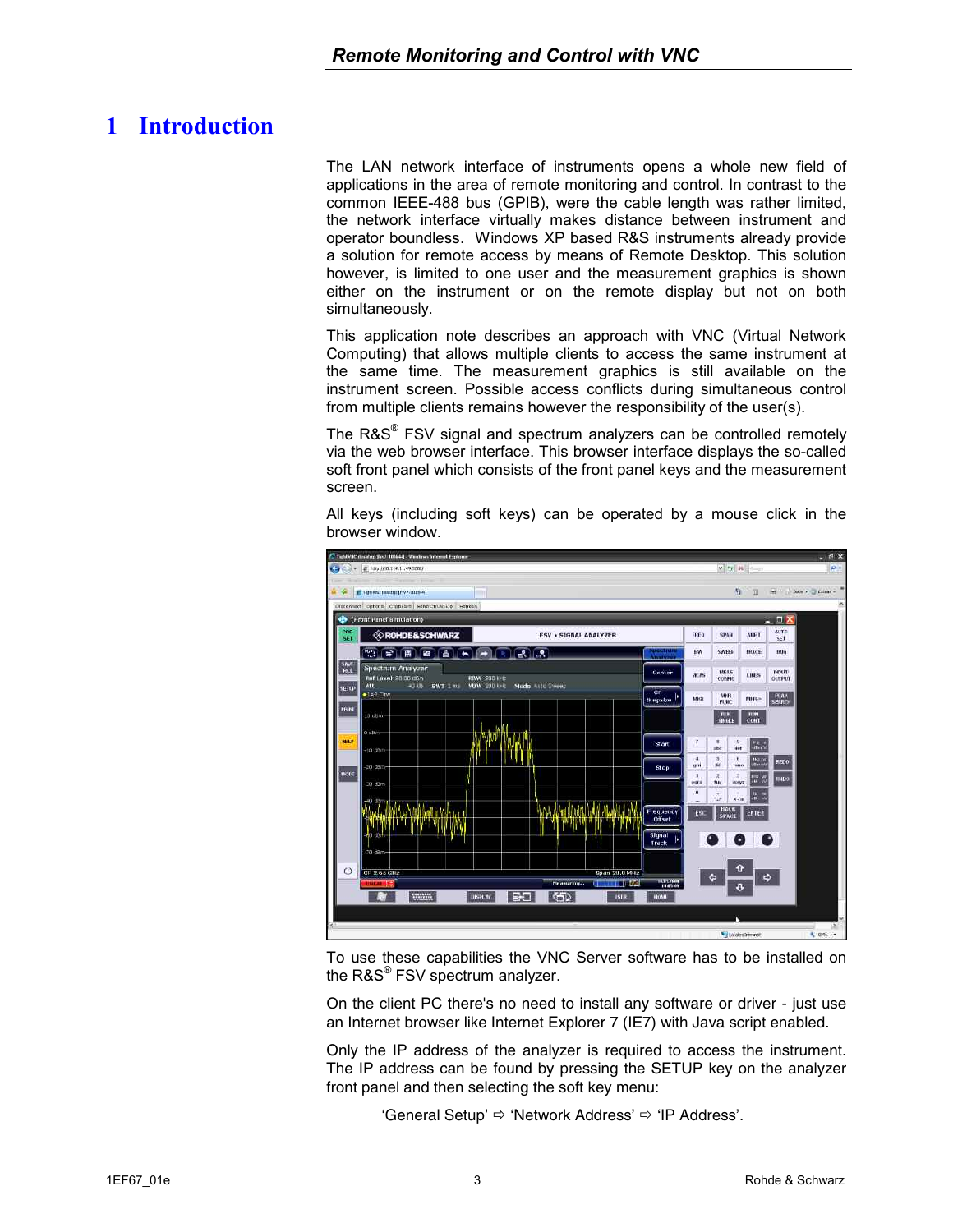## <span id="page-3-0"></span>**2 VNC Installation on the Instrument**

VNC is an Open Source software, the version which is tested and highly recommended to use is called TightVNC. It can be downloaded from

<http://www.tightvnc.com/>

for Windows platforms. Copy the file "tightvnc-1.3.9-setup.exe" on a USB stick. The installation is straight forward and does not present critical installation options. For convenience the installation steps are listed below:

- 1. Connect an external keyboard and mouse to the instrument.
- 2. Select CTRL & ESC to bring up the Windows START menu and start the Explorer.
- 3. Select the directory on the USB stick where the TightVNC EXE is located.
- 4. Start the installation by double-clicking on the EXE file.



5. Read and accept the license agreement by pressing the "Next" Button.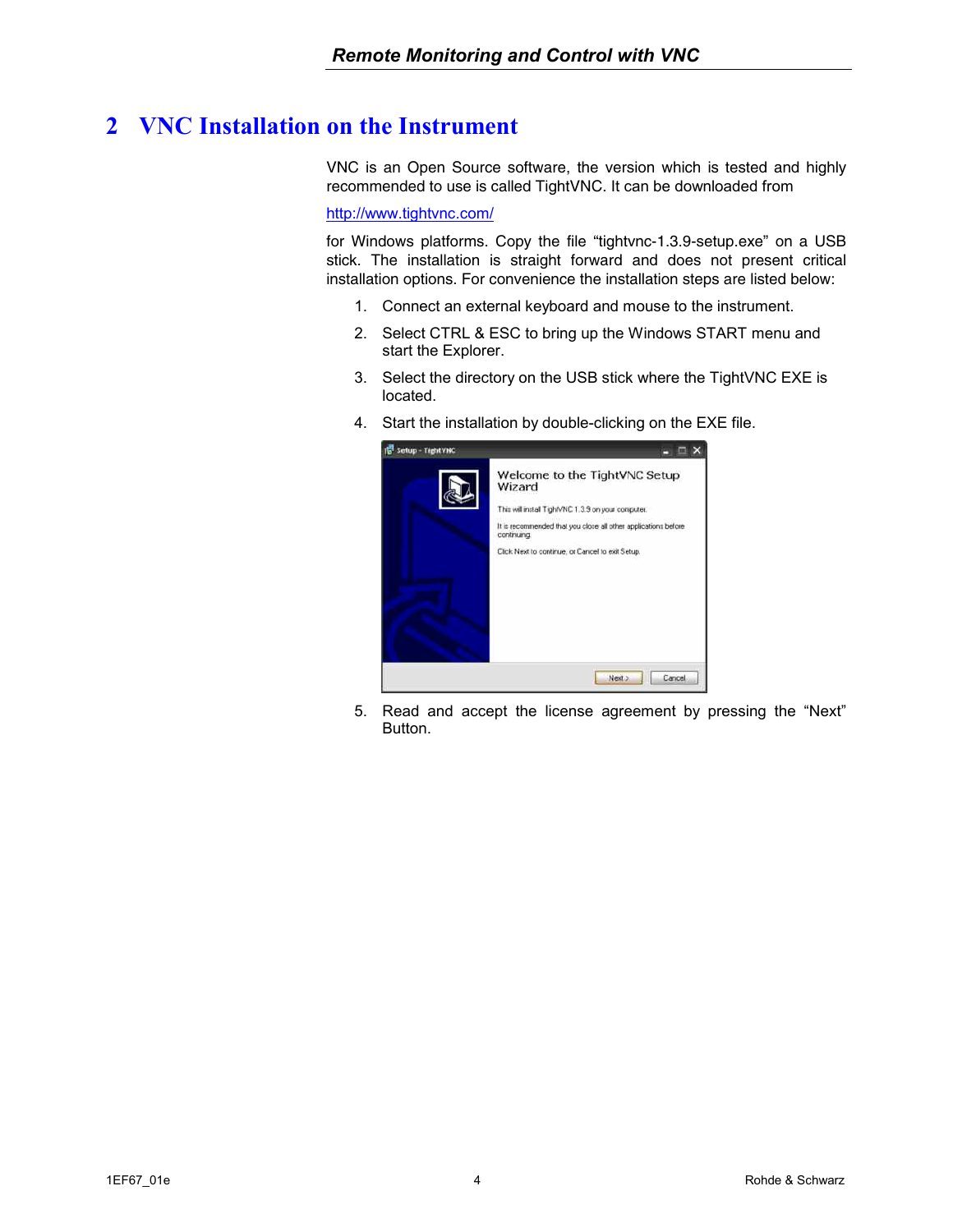6. Select destination folder, select the Start Menu Folder and select the features to be installed according to the following figure:

| <b>Select Components</b><br>Which components should be installed?                                                                         |                  |
|-------------------------------------------------------------------------------------------------------------------------------------------|------------------|
| Select the components you want to install; clear the components you do not want to<br>install. Click Next when you are ready to continue. |                  |
| Full installation                                                                                                                         | $\ddot{}$        |
| TightVNC Server<br>TightVNC Viewer                                                                                                        | 0.7 MB<br>0.4 MB |
| Web pages and documentation                                                                                                               | 1.3MB            |
|                                                                                                                                           |                  |
| Current selection requires at least 2.4 MB of disk space.                                                                                 |                  |

7. Register and start VNC as a Windows service:

| Setup - TightVNC                                                                                           |        |
|------------------------------------------------------------------------------------------------------------|--------|
| <b>Select Additional Tasks</b><br>Which additional tasks should be performed?                              |        |
| Select the additional tasks you would like Setup to perform while installing TightVNC.<br>then click Next. |        |
| File associations:                                                                                         |        |
| Associate vnc files with TightVNC Viewer                                                                   |        |
| Service Countries Millions                                                                                 |        |
| Plegister new TightVNC Server as a system service                                                          |        |
| Start or restart TightVNC service                                                                          |        |
|                                                                                                            |        |
|                                                                                                            |        |
|                                                                                                            |        |
| <back<br>Next &gt;</back<br>                                                                               | Cancel |

For automatic startup the VNC software should be installed as a Windows service.

After installation of the VNC on the  $RAS^{\circledast}$  FSV a reboot of the instrument is required.

#### **Configuration of the TightVNC Settings**

After successful installation configure the VNC settings.

Press the "Windows" key on the front panel to bring up the Windows START menu and the Windows status bar. Right-Click on the VNC icon and then on 'Properties…'

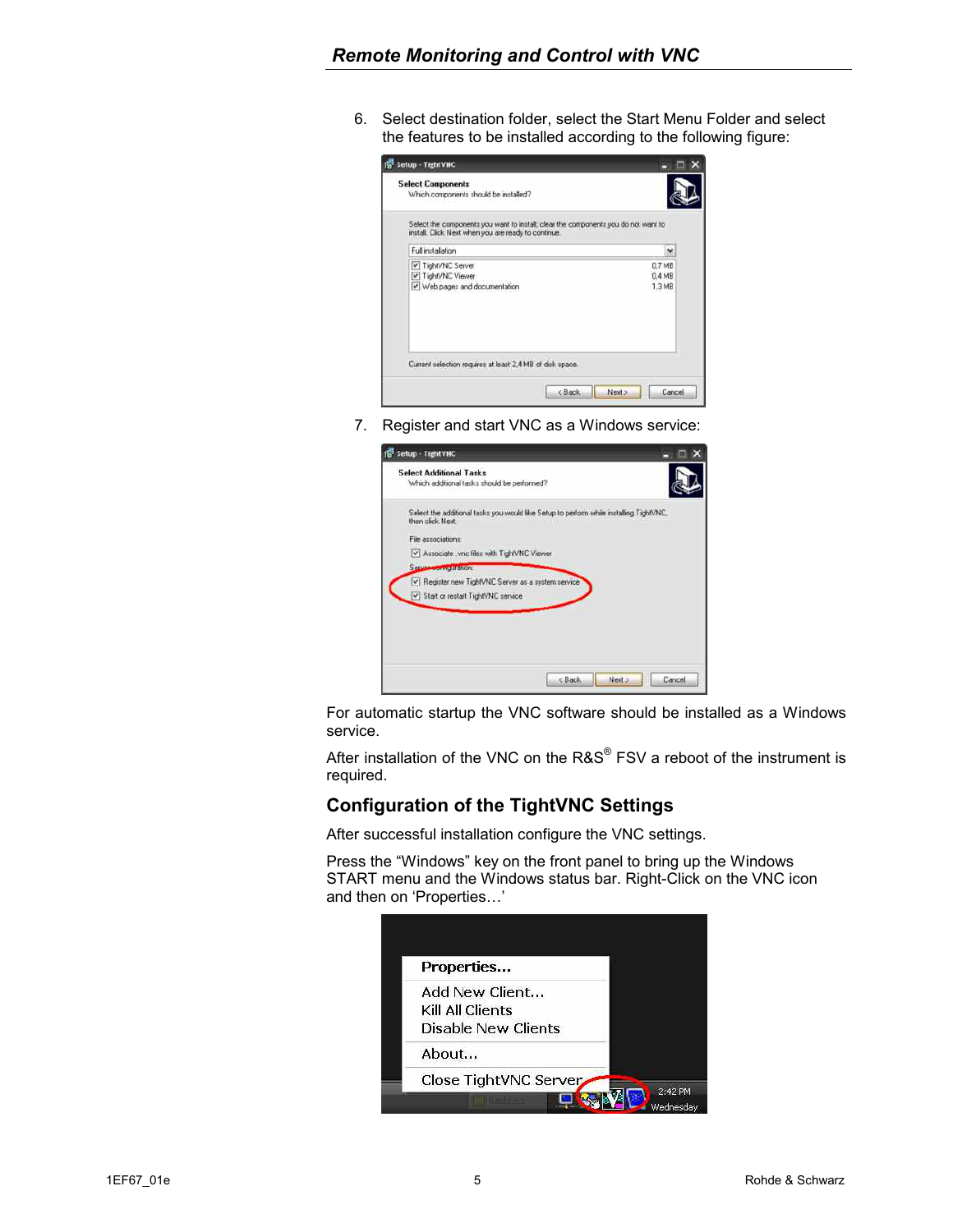| Incoming connections                            | Display or port numbers to use                                      |  |  |  |
|-------------------------------------------------|---------------------------------------------------------------------|--|--|--|
| Accept socket connections                       | · Display:<br>n<br>Auto                                             |  |  |  |
| Primary password.                               | 5990<br>5800<br>C Ports:<br>中国                                      |  |  |  |
| AWANAWAW<br>View-only password:                 | <b>Common</b><br>man).                                              |  |  |  |
| Input handling                                  | When last client disconnects                                        |  |  |  |
| Block remote input events                       | · Do nothing<br>C. Lock workstation                                 |  |  |  |
| Block remote input on local activity            |                                                                     |  |  |  |
| 3.7<br>SEDDITIE<br><b>INTERNATIONAL CONTROL</b> | C: Logoff workstation                                               |  |  |  |
| No local input during client sessions           |                                                                     |  |  |  |
| Blank screen on client connections              | $\triangledown$ Enable file transfers<br>P Remove desktop wallpaper |  |  |  |

<span id="page-5-0"></span>Define a password of your choice in the authentication field:

Set the following features under the "Administration" Tab:



Press 'OK' to confirm the changes.

#### **3 Optimizing the Screen Update Rate**

To significantly improve the screen update rate for the measurement results use the DFMirage driver in addition to TightVNC. It can be downloaded from:

<http://www.demoforge.com/dfmirage.htm>

Copy the file "dfmirage-setup-1.1.68.2.exe" on a USB stick. The installation is straight forward and does not present any installation options.

- 1. Connect an external keyboard and mouse to the instrument.
- 2. Press the "Windows" key on the front panel to bring up the Windows START menu and start the Explorer.
- 3. Select the directory on the USB stick where the "dfmirage-setup-1.1.68.2.exe" is located.
- 4. Start the installation by double-clicking on the EXE file.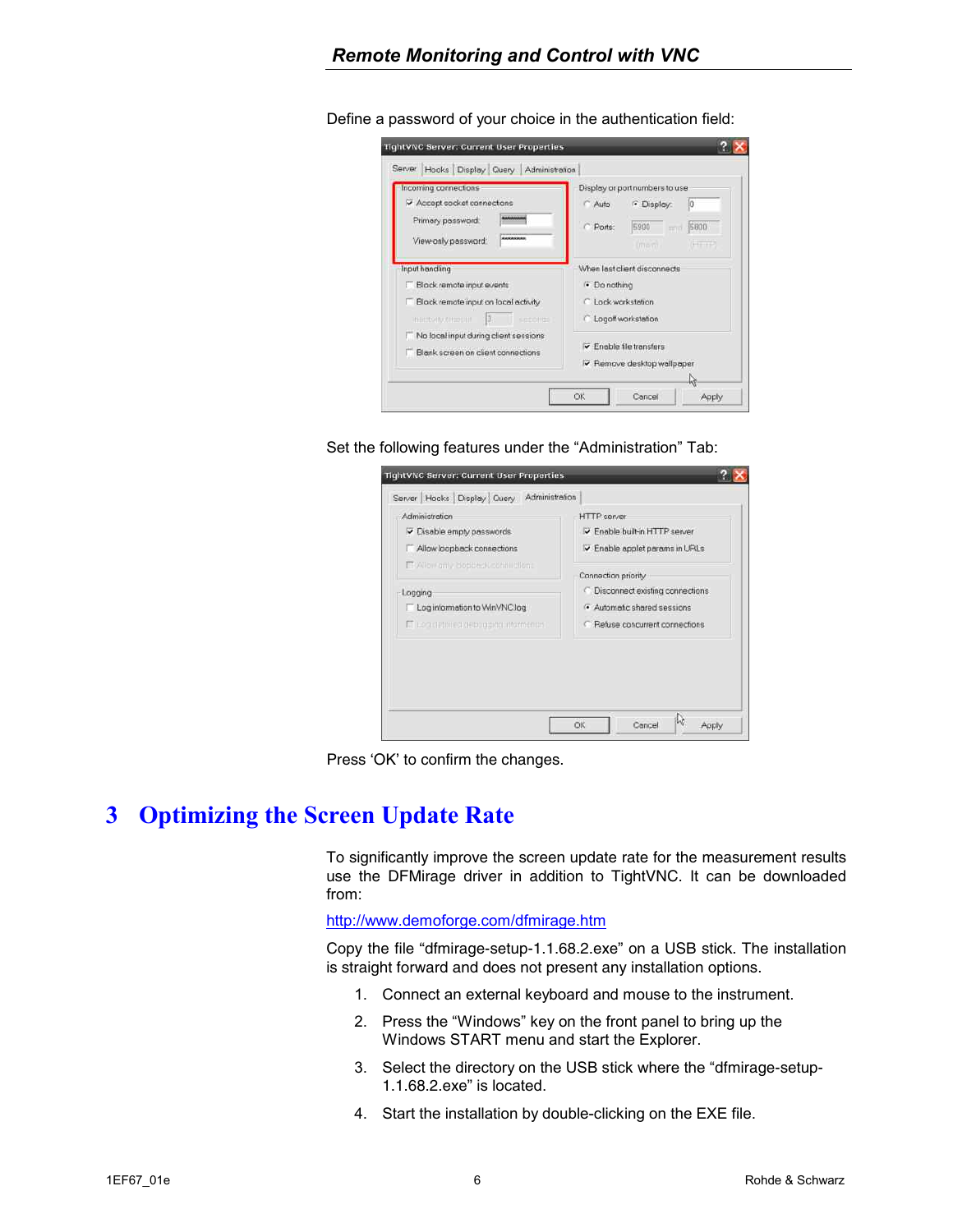### <span id="page-6-0"></span>**4 Changing the Firewall Settings**

In order to access the VNC server on the R&S® FSV the firewall settings have to be adjusted to allow communication with the PC client.

- 1. Connect an external keyboard and mouse to the instrument.
- 2. Press the "Windows" key on the front panel to bring up the Windows START menu and then select Settings  $\Rightarrow$  Control Panel  $\Leftrightarrow$  Windows Firewall.

| Exceptions<br>General          | Advanced                                                                                                                                                                                                           |       |               |
|--------------------------------|--------------------------------------------------------------------------------------------------------------------------------------------------------------------------------------------------------------------|-------|---------------|
| Programs and Services:         | Windows Firewall is blocking incoming network connections, except for the<br>programs and services selected below. Adding exceptions allows some<br>programs to work better but might increase your security risk. |       |               |
| Name                           |                                                                                                                                                                                                                    |       |               |
| CGI / FastCGI                  |                                                                                                                                                                                                                    |       |               |
| File and Printer Sharing       |                                                                                                                                                                                                                    |       |               |
| <b>VIHTTP</b>                  |                                                                                                                                                                                                                    |       |               |
| Launch TightVNC Server         |                                                                                                                                                                                                                    |       |               |
| Message Queuing                |                                                                                                                                                                                                                    |       |               |
|                                | Peer Name Resolution Protocol (PNRP)                                                                                                                                                                               |       |               |
| R8S Proxy Installation Service |                                                                                                                                                                                                                    |       |               |
| Remote Assistance              |                                                                                                                                                                                                                    |       |               |
| Remote Desktop                 |                                                                                                                                                                                                                    |       |               |
| <b>VIRS NRPV</b>               |                                                                                                                                                                                                                    |       |               |
| TightVNC Viewer                |                                                                                                                                                                                                                    |       |               |
| UI IDnD Framework              |                                                                                                                                                                                                                    |       |               |
| Add Program.                   | Add Port                                                                                                                                                                                                           | Edit. | <b>Delete</b> |
|                                |                                                                                                                                                                                                                    |       |               |
|                                | V Display a notification when Windows Firewall blocks a program.                                                                                                                                                   |       |               |
|                                |                                                                                                                                                                                                                    |       |               |
|                                |                                                                                                                                                                                                                    |       |               |
|                                | What are the risks of allowing exceptions?                                                                                                                                                                         |       |               |
|                                |                                                                                                                                                                                                                    |       |               |
|                                |                                                                                                                                                                                                                    |       |               |

3. Select the 'Exceptions' Tab and then use the 'Add Program..' Button to allow the TightVNC Server and Viewer to be accessed through the firewall.

| Programs:                              |                                      |  | To allow communications with a program by adding it to the Exceptions list,<br>select the program, or click Browse to search for one that is not listed. |  |
|----------------------------------------|--------------------------------------|--|----------------------------------------------------------------------------------------------------------------------------------------------------------|--|
| Configure Utility                      |                                      |  |                                                                                                                                                          |  |
|                                        | Internet Explorer                    |  |                                                                                                                                                          |  |
|                                        | Launch TightVNC Server               |  |                                                                                                                                                          |  |
| <b>We</b> Tight VNC Viewer<br>TouchMon |                                      |  |                                                                                                                                                          |  |
| Uninstall                              |                                      |  |                                                                                                                                                          |  |
|                                        |                                      |  |                                                                                                                                                          |  |
|                                        |                                      |  |                                                                                                                                                          |  |
|                                        |                                      |  |                                                                                                                                                          |  |
|                                        |                                      |  |                                                                                                                                                          |  |
|                                        |                                      |  |                                                                                                                                                          |  |
| Path:                                  | C: Program Files\TightVNC\WinVNC.exe |  | Browse                                                                                                                                                   |  |
|                                        |                                      |  |                                                                                                                                                          |  |
|                                        |                                      |  |                                                                                                                                                          |  |
|                                        |                                      |  |                                                                                                                                                          |  |

Press 'OK' to confirm the changes.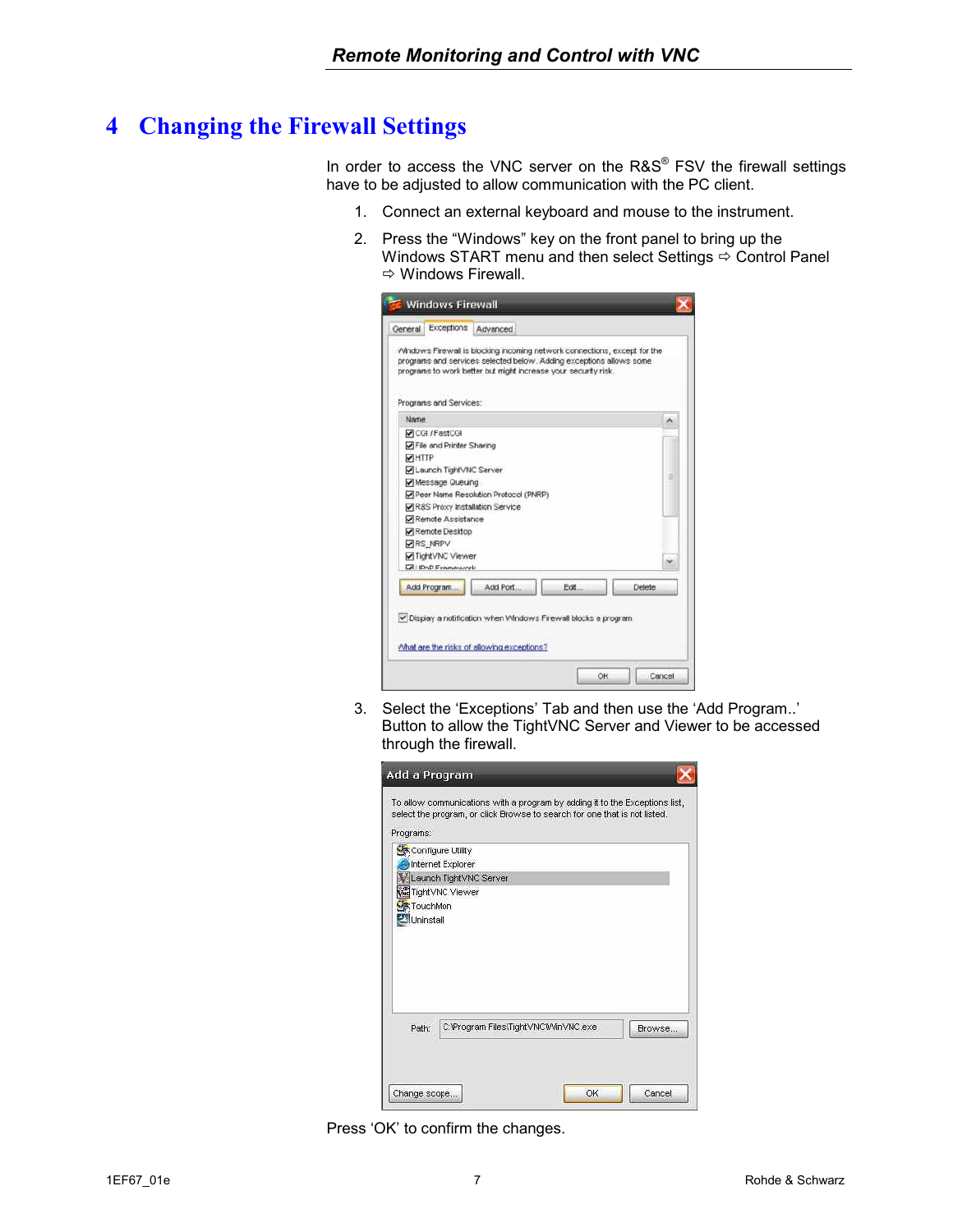#### <span id="page-7-0"></span>**5 Changing the Instrument Screen Resolution**

In order to display the soft front panel on the instrument and in the browser, a higher display resolution for the additional front panel area to be displayed is required.

The increased resolution can only be activated if the graphics driver of the R&S<sup>®</sup> FSV is configured to allow higher resolutions w/o external monitor.

- 1. Press the "Windows" key on the front panel to bring up the Windows START menu and then select Settings  $\Rightarrow$  Control Panel  $\Rightarrow$  Display.
- 2. Select the 'Settings' Tab in the Display dialog and then the 'Advanced…' Button.
- 3. In the 'Advanced Settings' dialog click on the 'Monitor' Tab and then enable all the monitor modes by de-selecting the 'Hide modes that the monitor cannot display' feature:



Press 'OK' to confirm the changes.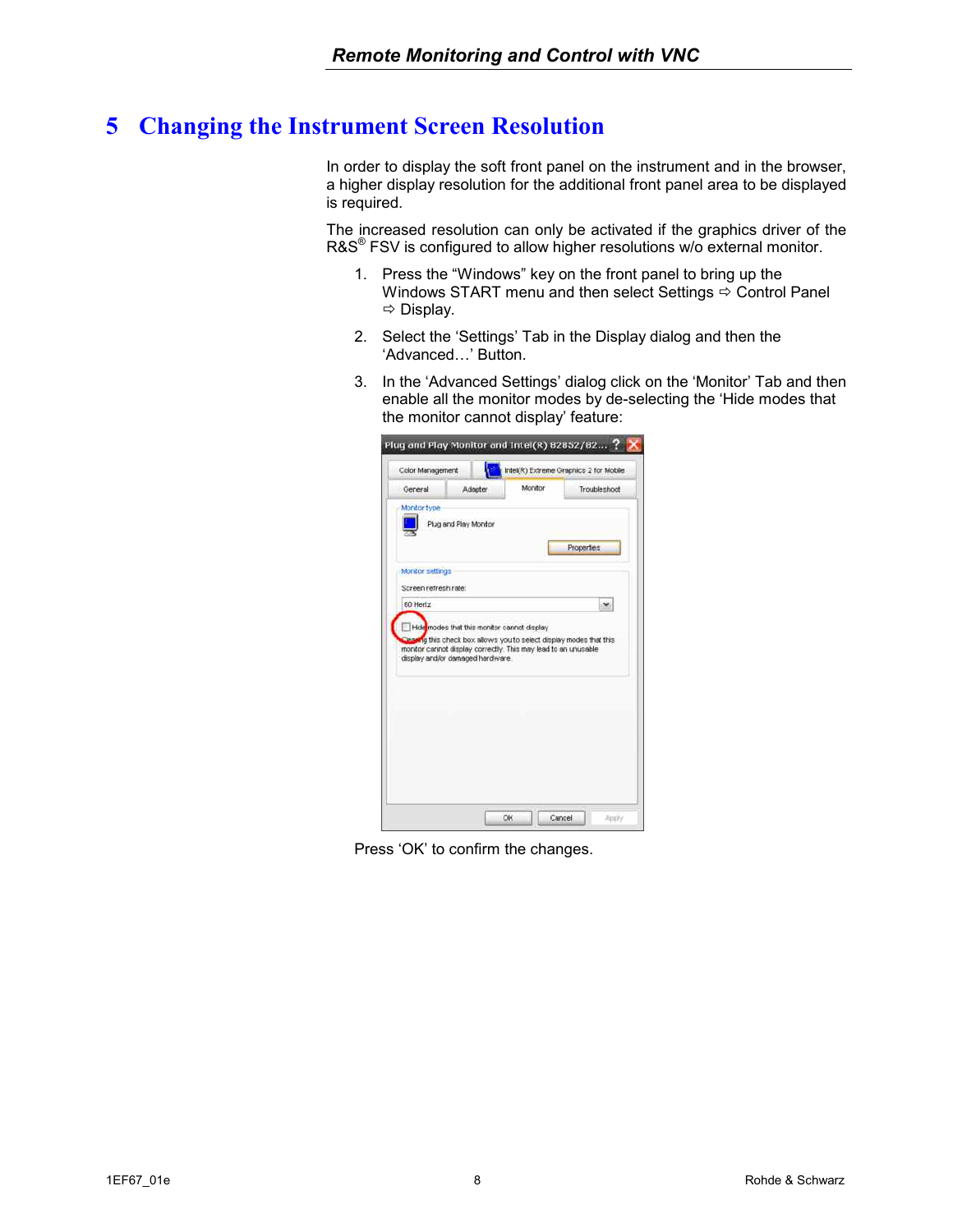#### <span id="page-8-0"></span>**6 Starting the Soft Front Panel from the Browser**

The client computer does not require the installation of a dedicated VNC client software.

By default, VNC uses port 5800. In a web browser window type the IP address of the instrument and the VNC port number:



The VNC authentication dialog comes up:

|           |                           | Disconnect   Options   Clipboard   Send Ctrl-Alt-Del   Refresh |  |
|-----------|---------------------------|----------------------------------------------------------------|--|
|           |                           |                                                                |  |
|           | <b>VNC Authentication</b> |                                                                |  |
| Password: |                           | ΟK                                                             |  |

Type in the password that was defined during VNC installation and configuration. The browser window will open and run the java applet showing the instrument firmware application.

#### **Important:**

#### **To activate the soft front panel press 'F6' on the PC keyboard.**

The soft front panel should now be visible on the screen. To change the screen resolution to make the soft front panel completely visible

1. Move the soft front panel window by dragging the title bar with the mouse to make the Windows START button visible:

|          |                                         | Disconnect Options Clipboard Send Ctrl-Alt-Del Refresh                |                                |
|----------|-----------------------------------------|-----------------------------------------------------------------------|--------------------------------|
| Analyzer |                                         | <b>R&amp;S User</b><br>Data                                           | Touch                          |
|          | PRE-                                    | (Front Panel Simulation)                                              | <b>ROHDE&amp;SCHW</b>          |
|          | <b>SET</b><br><b>SAVE</b><br><b>RCL</b> | Spectrum Analyzer<br>Ref Level -10.00 dBm<br>Att<br><b>.</b> 1AP Cirw | 10 dB<br>SW                    |
|          | <b>SETUP</b><br>PRINT                   | $-20$ dBm-<br>$-30$ dBm                                               |                                |
|          | <b>HELP</b>                             | -40 dBm-<br>-50 dBm                                                   |                                |
|          | MODE                                    |                                                                       | فللعراء واللغاء فسنلط الأمريون |
| a start  |                                         | R&S Analyzer Inter                                                    | (Front Panel Simul             |